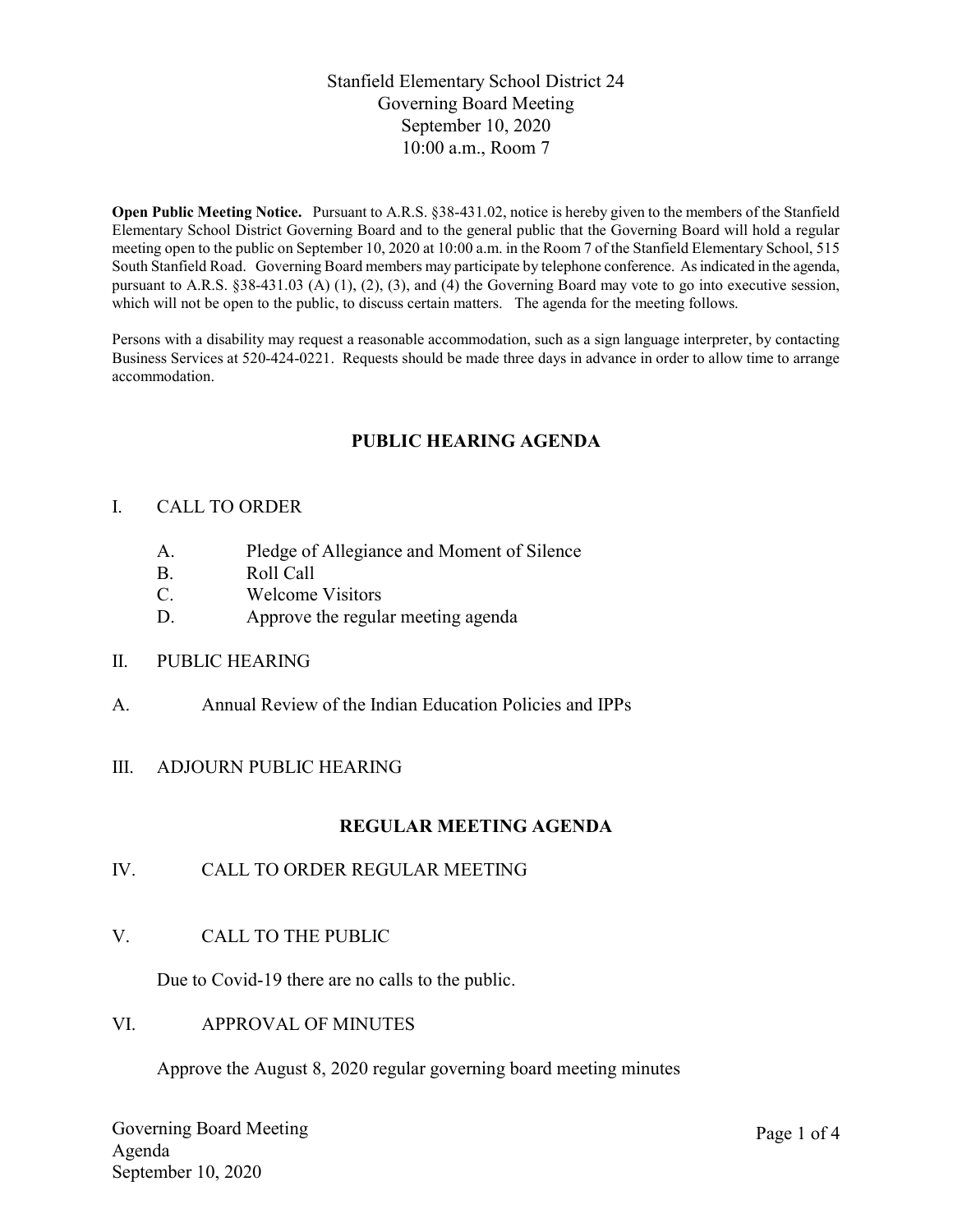VII. REPORTS

- A. Superintendent's Report
	- 1. Pinal County ASBA Meeting
	- 2. First FY20 Audit Site visit by H&M
	- 3. 2020 HUSSC Gold Award/2020 Alliance for a Healthier Generation Bronze Award
	- 4. Reopening Plan Status
- B. August Public Funds Expenditure Reports (Pages 1 4)
- C. August Student Activities Report (Page 5)
- D. Principal's Report (Page 6)
- E. Operations Support Services Reports (Pages 7-8)
	- 1. Technology
	- 2. Operations
	- 3. Transportation

VIII. NEW BUSINESS ACTION ITEMS – PERSONNEL

All hiring is pending satisfactory completion of background investigation, records verification, and fingerprint report.

- A. Accept resignation, Roxanne Wallace for Health Aide, effective August 27, 2020
- B. Approve hire of Susan Sciuto for Health Aide, Notice of "At-Will" Appointment 189-day schedule, 1.0 FTE position effective September 8, 2020
- C. Approve hire of Folaumautao Samani for Paraprofessional, Notice of "At-Will" Appointment -189-day schedule, 1.0 FTE position effective August 17, 2020
- D. Approve hire of Rodney Miller for Bus Driver, Notice of "At-Will" Appointment -189-day schedule, 1.0 FTE position effective September 8, 2020
- E. Approve hire for 2020-2021, Notice of Substitute Teacher Appointment for Dimple Dagatan

#### IX. NEW BUSINESS ACTION ITEMS – BUSINESS

- A. Ratify approval of payroll vouchers
	- 1. PV3 \$107,878.60
	- 2. PV4 \$123,172.97
	- 3. PV5 \$126,085.68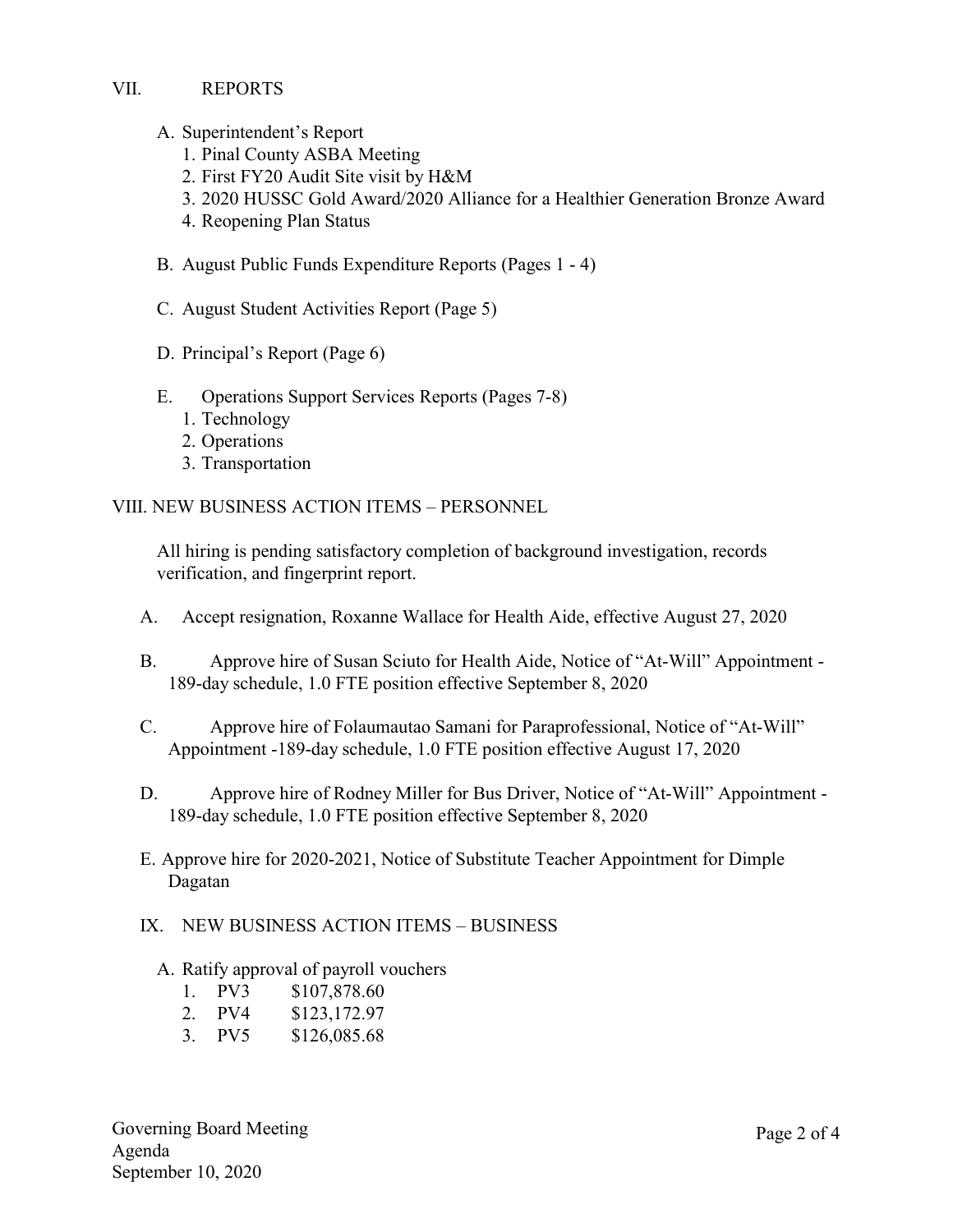- B. Ratify approval of expense vouchers
	- 1. EV2060 \$602.39
	- 2. EV2105 \$29,924.62
	- 3. EV2106 \$14,367.03
	- 4. EV2107 \$39,055.43
	- 5. EV2108 \$29,342.26
- C. Discussion and possible action to direct the Superintendent to reaffirm the priorities for the Legislative Committee of ASBA for consideration (Pages9-20)
- D. Discuss and take possible action to select an ASBA delegate to represent Stanfield Elementary School District Governing Board.
- E. Approve the Arizona School Risk Retention Trust, Inc COVID-19 Liability from July1, 2020 to June 30, 2021 in the amount of \$5000.00 (Pages 21-22)
- F. Ratify the Superintendent's signature on the Memorandum of Understanding between SESD and Pinal Gila Community Child Services, Inc/Head Start for the period between August 1, 2020 to July 31, 2021. (Pages 23-33)
- G. Approve the FY21 Preventative Maintenance Reporting Statement (Page 34)
- H. Approve the waiver for regular teacher evaluation schedule for qualified teachers. The Governing Board may waive the requirement of a second classroom observation for a continuing teacher whose teaching performance based on the first classroom observation places the teacher in one (1) of the two (2) highest performance classifications for the current school year, unless the teacher requests a second observation.
- I. Approve out of state travel for Superintendent to attend the ASCD Conference on Educational Leadership in Washington, D.C. December 4-6, 2020
- J. Approve SESD agreement for all staff to be granted work from home status as needed for the 2020-2021 school year:
	- 1. Folaumautao Samani
	- 2. Susan Sciuto
- X. NEW BUSINESS NON-ACTION ITEMS

#### A. Policy Advisories, First Reading: (Back pocket)

1. PA677 ACA-Sexual Harrasment Regulation ACA-R 2. PA678 ACAA- Title IX Sexual Harrassment Regulation ACAA-R